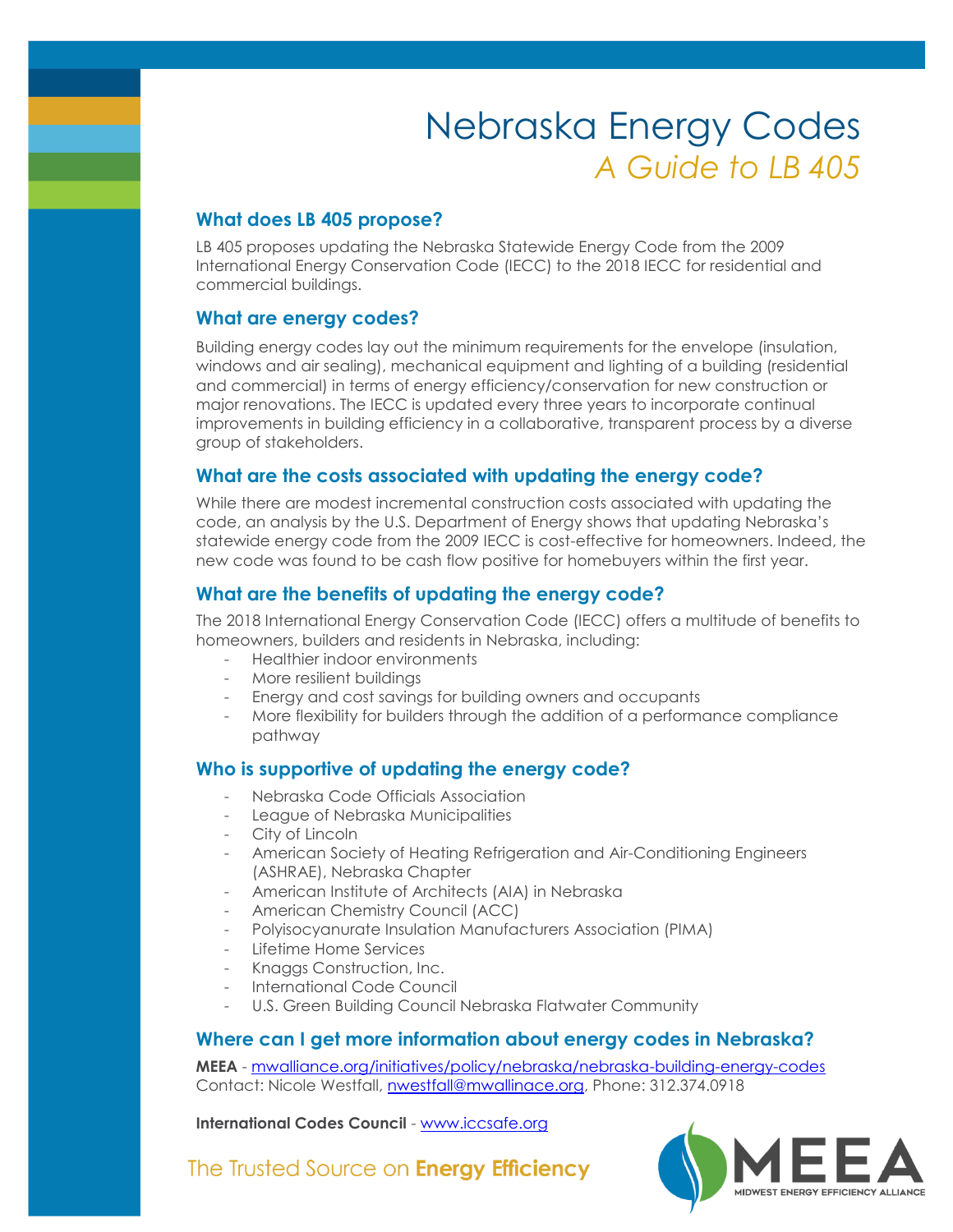

## Residential Energy Code Savings: Nebraska (CZ 5)

The 2018 International Energy Conservation Code (IECC) offers a multitude of benefits to homeowners, builders and residents in Nebraska. Advancing the statewide energy code from the 2009 to the 2018 IECC is an opportunity to implement energy and cost saving building practices that will allow Nebraskans to realize benefits for decades to come.

A study commissioned by the Nebraska Energy Office found that updating the statewide energy code to the 2018 IECC could significantly reduce the energy use in Nebraskan homes and save residents money on their energy bills. In addition to the substantial energy and cost savings identified in this study, enhancements to building performance stemming from the 2018 IECC will significantly improve the health and resilience of Nebraska homes and their occupants. The results of the analysis and key changes to the code are outlined below.

#### **Savings Associated with the Adoption of the 2018 IECC<sup>1</sup>**

According to an analysis by Vandemusser Design LLC, if the unamended 2018 IECC was adopted:

A future Nebraskan homeowner could expect to **reduce their energy use by an average of 15% annually,**  compared to homes built today.

Nebraskan residents could **save an average of \$191 on their energy bills annually** compared to homes built today.

### **Significant Building Improvements in the 2018 IECC:**

- **Air Infiltration:** A tighter building envelope will limit air pollutant infiltration and a reduced air leakage rate will save energy and money
	- o Must be verified by an approved diagnostic blower door test. Difficult to realize energy benefits without testing.
- **Mechanical Ventilation**: Whole house ventilation systems provide controlled make-up air
	- o Ventilation coupled with reduced air infiltration is essential for maintaining good indoor air quality and can significantly improve occupant and building health.
- **Ceiling and Foundation Insulation:** More efficient ceiling and foundation insulation levels result in improved building resilience
- **Windows and Doors:** More efficient windows and doors that align with market availability
- **Duct Tightness**: Reduced leakage rate assures required volume of tempered air is provided in all rooms
	- o Must be verified with diagnostic duct leakage test when ducts and the air handler are not entirely within conditioned space.
- **Lighting:** 90% of fixtures will include LED or CFL bulbs resulting in reduced electricity usage
- **Energy Rating Index:** Addition of a performance compliance pathway gives builders flexibility to construct the home based on their needs and comply with the code.

 $\overline{\phantom{a}}$ 

<sup>1</sup> Musser, Amy (2018). *Energy Impact Study of the 2009 IECC and 2018 IECC Energy Codes for Nebraska*